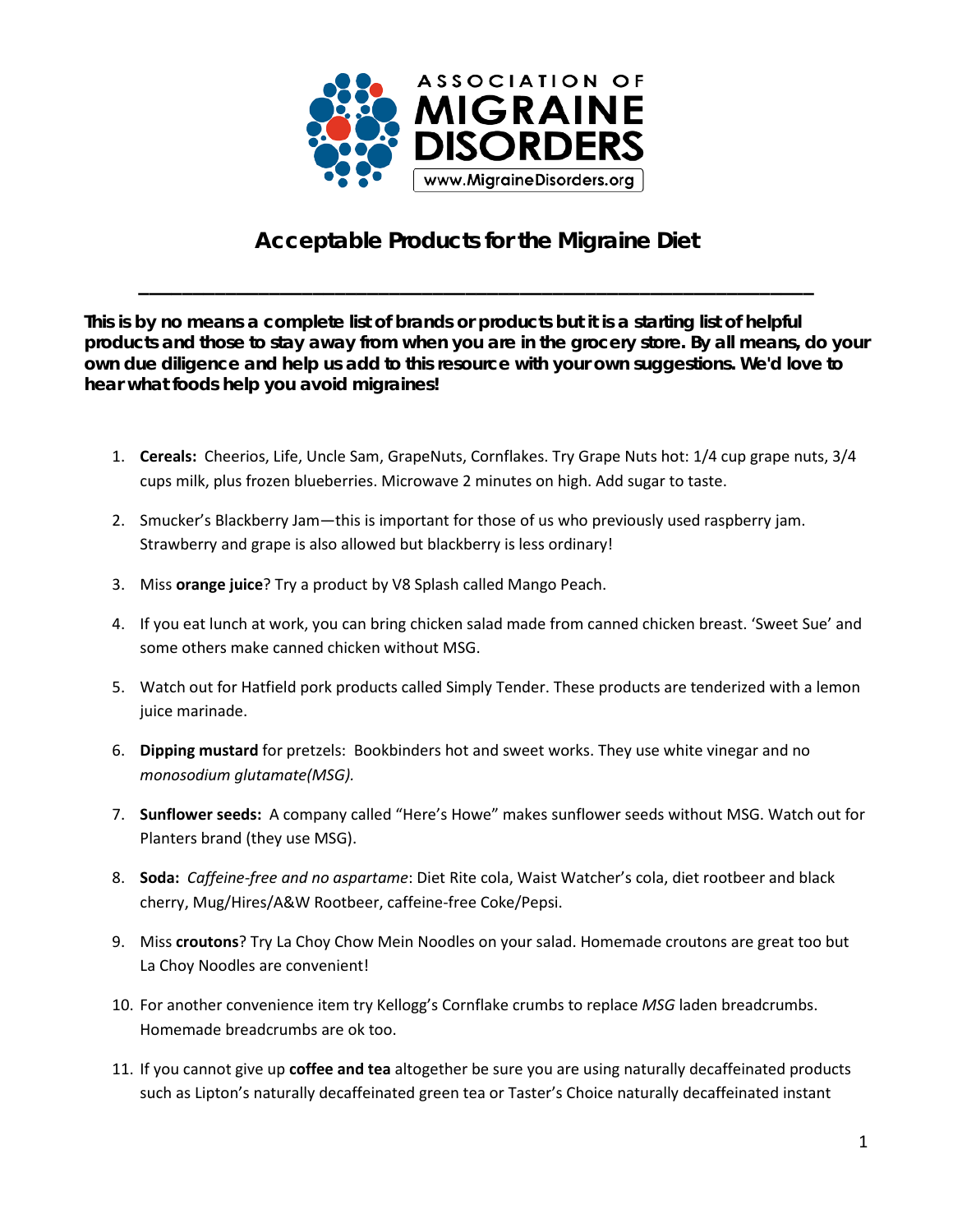coffee. If the product just says decaffeinated, most likely *a chemical has been used in the decaffeinated process that has been known to cause headaches*. Limit even naturally decaffeinated products to one cup a day. I generally drink the Lipton tea and reuse the teabag for a second cup.

- 12. If a recipe calls for **buttermilk**, substitute 1 cup milk plus 1 Tbsp vinegar. Also, vinegar added to cream cheese can be used in place of sour cream.
- 13. **Lettuce** can be a problem if it is displayed in a case that sprinkles with what appears to be water on the lettuce. That water sometimes *contains a sulfite preservative and should be avoided. This sulfite preservative is also used on salad bar lettuce*. I use Fresh Express bagged lettuce. It is preservative-free and convenient.
- 14. **Bumble Bee tuna** just came out with a new tuna that has no *soy or vegetable broth or hydrolyzed protein.* It is a 'prime fillet white albacore in water'. Look for the black and gold can.
- 15. **Dried fruit:** Many dried fruits use a *sulfite* to keep the fruit from turning brown. There are brands: i.e., Mariani, that use sulfur dioxide to retain color. This should be ok.
- 16. **Canned tomato products:** Contadina makes three products without *natural flavor (MSG)* added: Diced tomatoes, crushed tomatoes in puree and tomato paste. These work well in cattiatore and homemade spaghetti sauce. *I have not found any canned or jarred tomato sauce without natural flavor(MSG).*
- 17. **Caramels** are a fast and easy treat.
- 18. **Ice Cream and toppings:** Breyer's extra creamy vanilla and Breyer's strawberry ice cream are good choices for the connoisseur, though other brands are ok. Smucker's dulce de leche (caramel) topping is ok. Also, you can buy frozen strawberries in heavy syrup, defrost and use on vanilla ice cream. It's not chocolate but it's better than plain vanilla!
- 19. **Bagels:** Bagel shops and grocery stores make their bagels daily and *that fresh yeast is just a real headache*. Try Thomas's New York Style Bagels, either plain or with sesame seeds. They taste fresh, they are a good size, and they freeze well.
- 20. **American cheese:** I've tried Clearfield and Land-O-Lakes. Both are ok.
- 21. **Lunchmeat:** Carolina makes 'just perfect turkey breast' with turkey and salt as the only ingredients. *It is the only lunchmeat I found without nitrites or MSG.* It can be frozen in sandwich serving size if you pack a lunch frequently.
- 22. **Refried beans** for tacos—El Rio makes refried beans that have no onions or MSG added.
- *23.* **Cookies:** Homemade are great if you have the time. Try Keebler's Sandies Swirl Cinnamon Shortbread cookies for that homemade taste without the fuss. Some vanilla crème wafers are ok too. *Beware of cookies that are made with buttermilk.*
- 24. **Chips:** Regular potato chips are ok, as are Tostitos 100% white corn chips, but stay away from flavored chips and Pringles. Pringles starts their product with dehydrated potato flakes *preserved with bisulfite* to maintain color. *This is not listed on the product because they buy the flakes and do not add the bisulfite*